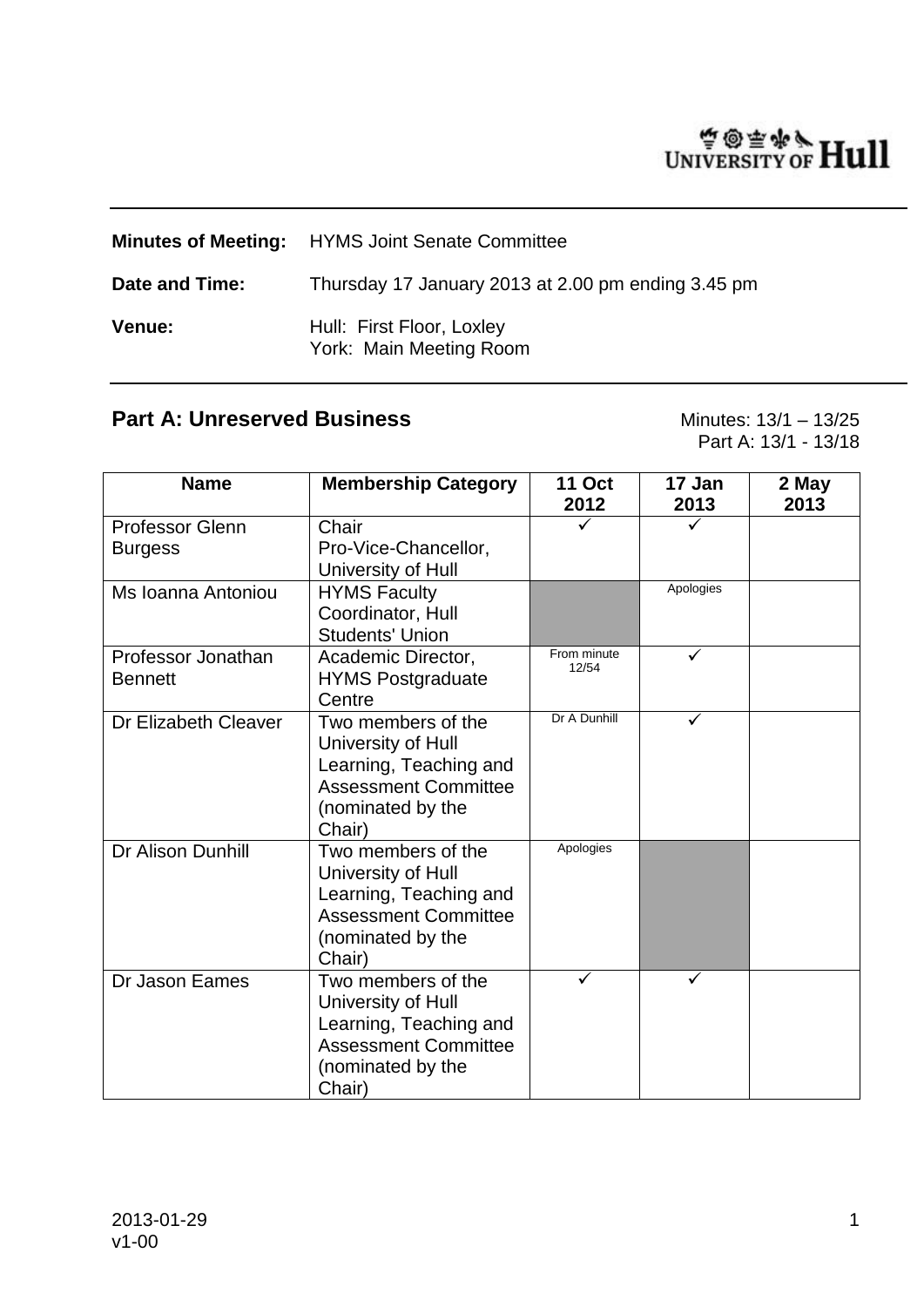| Professor John         | Two members                     | Apologies |           |  |
|------------------------|---------------------------------|-----------|-----------|--|
| Greenman               | appointed by the Senate         |           |           |  |
|                        | of the University of Hull       |           |           |  |
|                        |                                 |           |           |  |
|                        | (but excluding members          |           |           |  |
|                        | of the HYMS Board of            |           |           |  |
|                        | Studies)                        |           |           |  |
| Dr Steve Holland       | Two members                     |           | Apologies |  |
|                        | appointed by the Senate         |           |           |  |
|                        | of the University of York       |           |           |  |
|                        | (but excluding members          |           |           |  |
|                        | of the HYMS Board of            |           |           |  |
|                        |                                 |           |           |  |
|                        | Studies)                        |           |           |  |
| <b>Professor Tony</b>  | Dean of HYMS                    |           | ✓         |  |
| Kendrick               |                                 |           |           |  |
| Mr Magid Mah           | President, Hull                 | ✓         | Apologies |  |
|                        | <b>University Students</b>      |           |           |  |
|                        | Union                           |           |           |  |
| <b>Professor Peter</b> | Two members                     | ✓         |           |  |
| McCollum               | appointed by the Senate         |           |           |  |
|                        | of the University of Hull       |           |           |  |
|                        |                                 |           |           |  |
|                        | (but excluding members          |           |           |  |
|                        | of the HYMS Board of            |           |           |  |
|                        | Studies)                        |           |           |  |
| <b>Professor Tony</b>  | Two members                     |           | Apologies |  |
| Morland                | appointed by the Senate         |           |           |  |
|                        | of the University of York       |           |           |  |
|                        | (but excluding members          |           |           |  |
|                        | of the HYMS Board of            |           |           |  |
|                        | Studies)                        |           |           |  |
|                        | Two members of the              | Apologies | Apologies |  |
| Dr Adrian Mountford    |                                 |           |           |  |
|                        | University of York              |           |           |  |
|                        | <b>Teaching Committee</b>       |           |           |  |
|                        | (nominated by the               |           |           |  |
|                        | Chair)                          |           |           |  |
| <b>Professor Sarah</b> | Two members of the              | Apologies | ✓         |  |
| <b>Nettleton</b>       | University of York              |           |           |  |
|                        | <b>Teaching Committee</b>       |           |           |  |
|                        |                                 |           |           |  |
|                        | (nominated by the               |           |           |  |
|                        | Chair)                          |           |           |  |
| Mr Graeme Osborn       | Academic Affairs                | ✓         | ✓         |  |
|                        | <b>Officer, York University</b> |           |           |  |
|                        | <b>Students Union</b>           |           |           |  |
| Dr David Pearson       | Deputy Dean                     | Apologies | Apologies |  |
|                        | (Education), HYMS               |           |           |  |
|                        |                                 |           |           |  |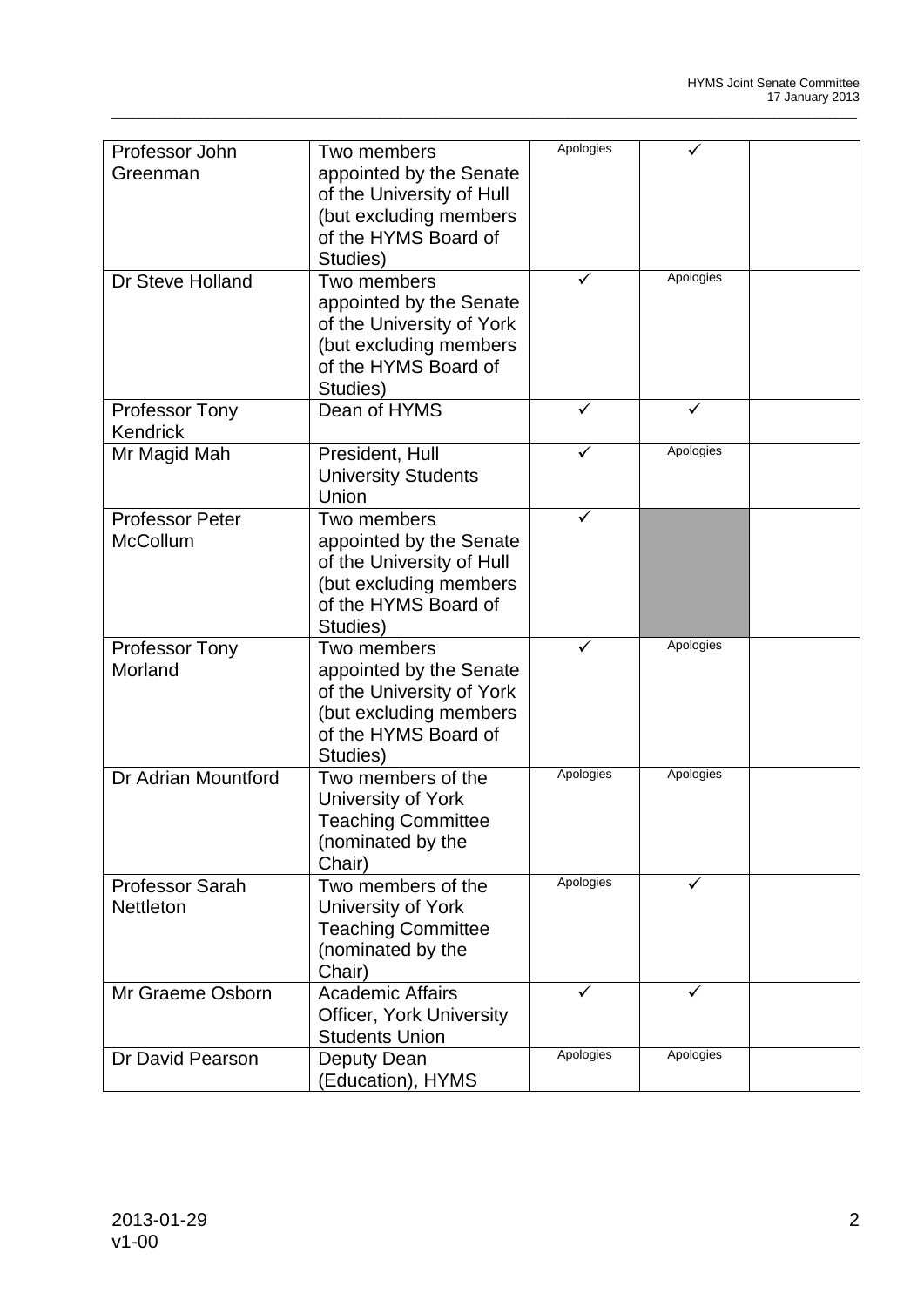| Mr Taha Rajab                | <b>Graduate Student</b>         |                                | Mr G Osborn |  |
|------------------------------|---------------------------------|--------------------------------|-------------|--|
|                              | <b>Association Academic</b>     |                                |             |  |
|                              | <b>Officer, York University</b> |                                |             |  |
|                              | <b>Students Union</b>           |                                |             |  |
| Professor John               | Deputy Chair                    | ✓                              | ✓           |  |
| Robinson                     | Pro-Vice-Chancellor,            |                                |             |  |
|                              | University of York              |                                |             |  |
| Mr Kallum Taylor             | President, York                 | Apologies                      | Mr K Zu     |  |
|                              | <b>University Students</b>      |                                |             |  |
|                              | Union                           |                                |             |  |
| <b>Ms Victoria Winterton</b> | <b>Vice-President</b>           | Apologies                      |             |  |
|                              | Education, Hull                 |                                |             |  |
|                              | <b>University Students</b>      |                                |             |  |
|                              | Union                           |                                |             |  |
| Mr Keke Zu                   | President, Graduate             |                                | ✓           |  |
|                              | <b>Student Association,</b>     |                                |             |  |
|                              | <b>York University</b>          |                                |             |  |
|                              | <b>Students Union</b>           |                                |             |  |
| Vacancy                      | Two members                     | Professor P<br><b>McCollum</b> | Vacancy     |  |
|                              | appointed by the Senate         |                                |             |  |
|                              | of the University of Hull       |                                |             |  |
|                              | (but excluding members          |                                |             |  |
|                              | of the HYMS Board of            |                                |             |  |
|                              | Studies)                        |                                |             |  |

\_\_\_\_\_\_\_\_\_\_\_\_\_\_\_\_\_\_\_\_\_\_\_\_\_\_\_\_\_\_\_\_\_\_\_\_\_\_\_\_\_\_\_\_\_\_\_\_\_\_\_\_\_\_\_\_\_\_\_\_\_\_\_\_\_\_\_\_\_\_\_\_\_\_\_\_\_\_\_\_\_\_\_\_\_\_\_\_\_\_\_\_\_\_\_\_\_\_\_\_\_\_\_\_\_\_\_\_

In attendance:

| Ms Lynne Braham         | Head of Quality Office, Hull University                    |
|-------------------------|------------------------------------------------------------|
| Mr Nigel Dandy          | Head of Academic Support Office, York University           |
| Dr Giles Davidson       | Head of Administration, HYMS                               |
| <b>Mr Stuart Gilkes</b> | Secretary                                                  |
| Ms Yvonne Gledhill      | Quality Officer, HYMS - vice, Academic Lead for<br>Quality |

# **Action**

# **13/1 Welcome**

The Committee welcomed Dr Elizabeth Cleaver and Keke Zu to their first meeting.

# **++13/2 Terms of Reference and Membership**

The Committee received the updated Terms of Reference and membership.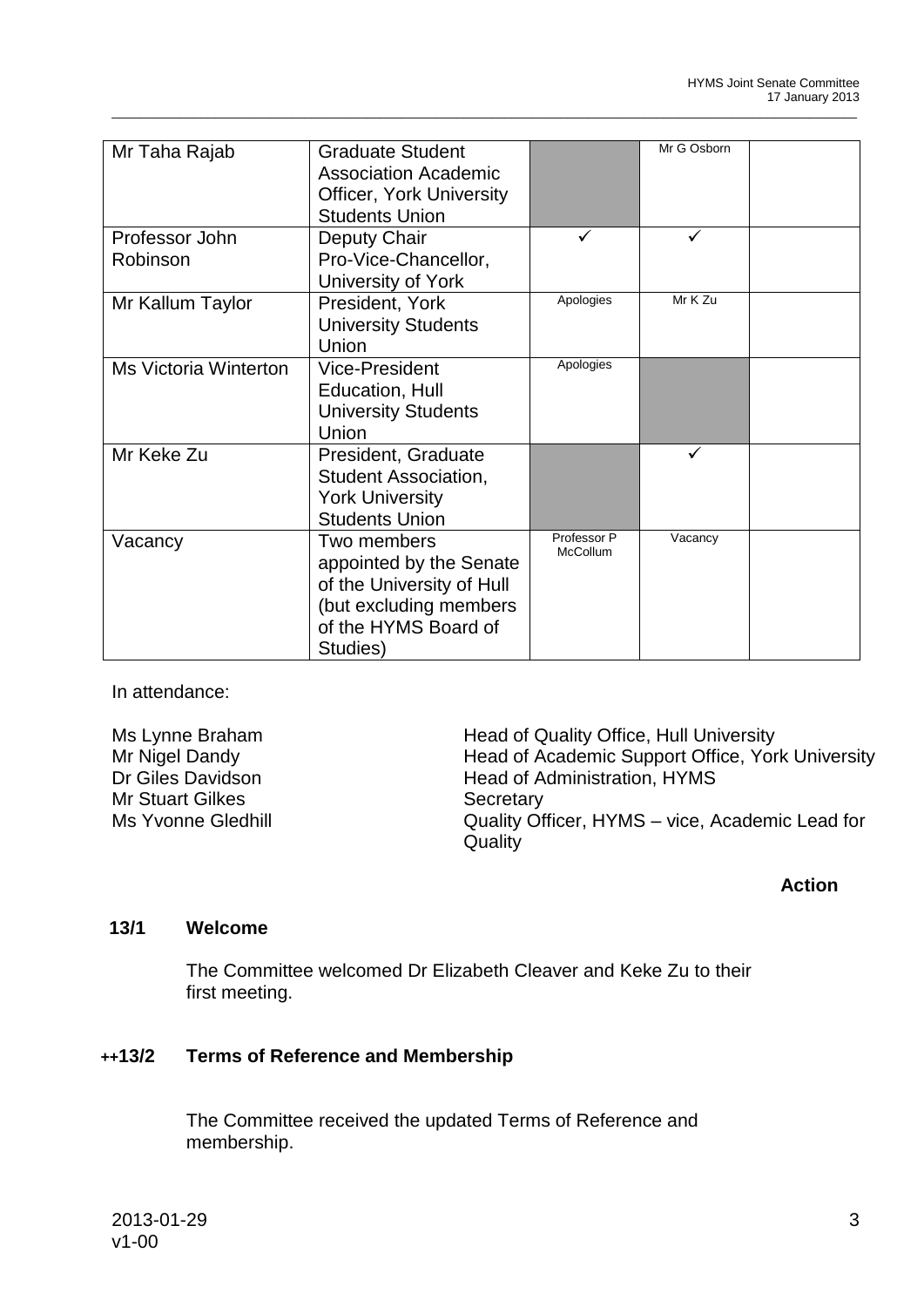#### **RECOMMENDED TO SENATES OF YORK AND HULL:**

That representation of York's student representatives be amended to one member from York University Students' Union and one from York Graduate Student Association.

\_\_\_\_\_\_\_\_\_\_\_\_\_\_\_\_\_\_\_\_\_\_\_\_\_\_\_\_\_\_\_\_\_\_\_\_\_\_\_\_\_\_\_\_\_\_\_\_\_\_\_\_\_\_\_\_\_\_\_\_\_\_\_\_\_\_\_\_\_\_\_\_\_\_\_\_\_\_\_\_\_\_\_\_\_\_\_\_\_\_\_\_\_\_\_\_\_\_\_\_\_\_\_\_\_\_\_\_

#### **13/3 Declarations**

#### (a) Reserved Business

Items contained in Part B of the agenda were reserved items of business within the definition in Ordinance 31.

#### (b) Members' Interests

Members were invited to declare if they had any personal and/or pecuniary interest, direct or indirect, in any item on the agenda under Standing Orders. No declarations were made.

#### (c) Starred Items

Agendum 8(a) on the agenda was unstarred.

#### **13/4 Minutes**

The minutes, Part A, of the meeting of the HYMS Joint Senate Committee held on 11 October 2012 were approved subject to the following amendment:

Yvonne Gledhill be referred to as Quality Officer and not as Academic Lead (which remains as a vacancy) in the attendance listing and minutes 12/43 – 12/44.

#### **13/5 Matters Arising**

#### (a) Action Summary

A summary of actions taken since the last HYMS Joint Senate Committee meeting was received for information.

A new Memorandum of Understanding between the two Universities pertaining to the management and governance of HYMS was reported.

## **13/6 Chair's Unreserved Business**

There was no Chair's Unreserved Business.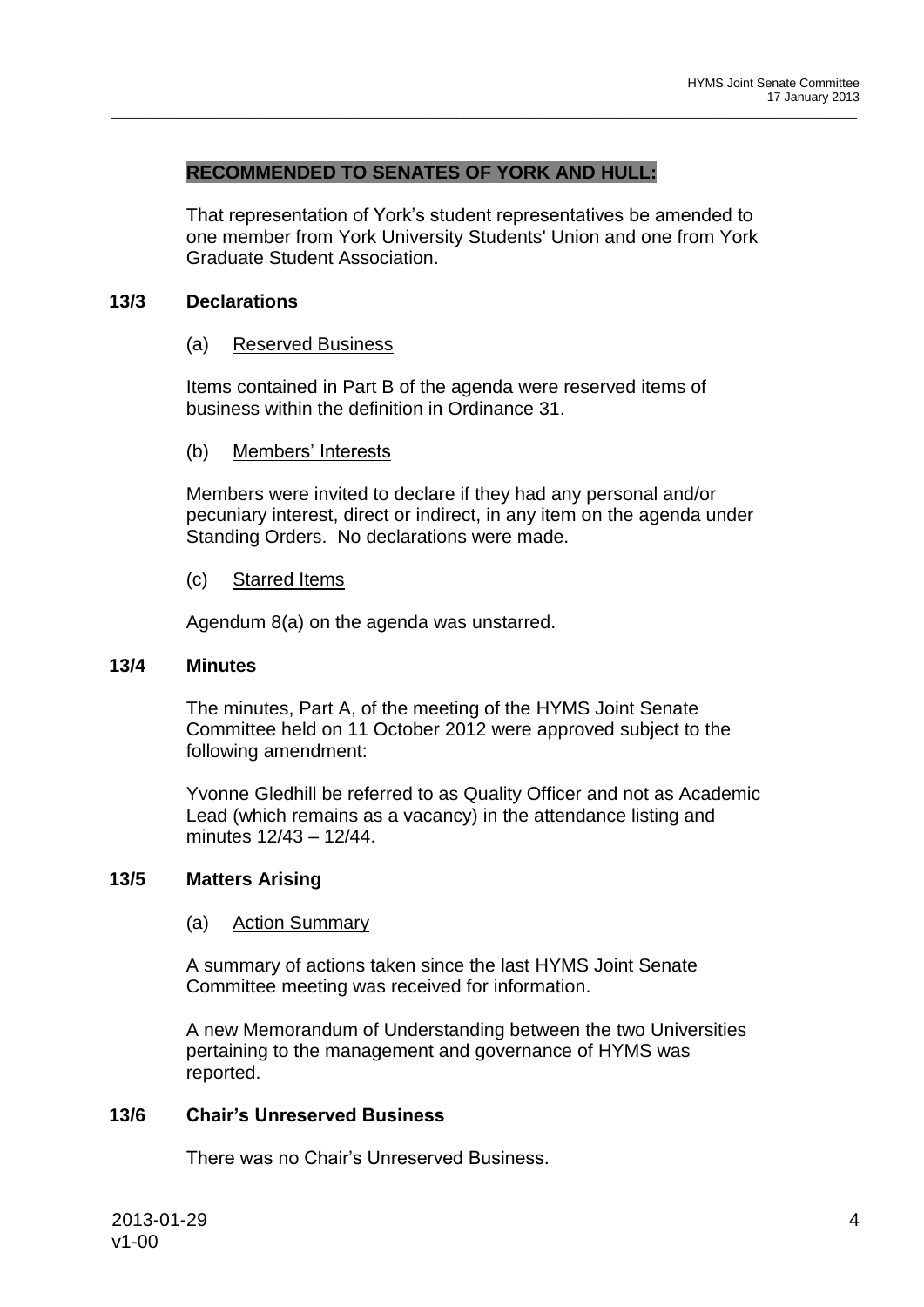# **13/7 Chair's Action**

## (a) CCMR module cluster related to Intercalated degree further to consideration of the October meeting?

\_\_\_\_\_\_\_\_\_\_\_\_\_\_\_\_\_\_\_\_\_\_\_\_\_\_\_\_\_\_\_\_\_\_\_\_\_\_\_\_\_\_\_\_\_\_\_\_\_\_\_\_\_\_\_\_\_\_\_\_\_\_\_\_\_\_\_\_\_\_\_\_\_\_\_\_\_\_\_\_\_\_\_\_\_\_\_\_\_\_\_\_\_\_\_\_\_\_\_\_\_\_\_\_\_\_\_\_

Further to minute 12/54, it was noted that the intended Chair's action had not been taken. The second piece of externality had now been received but HYMS would withdraw the proposal for re-consideration at a later date.

Confirmation was given that two pieces of externality were required.

#### **13/8 Codes of Practice and regulations scheduled for review for implementation the following year**

(a) MBBS Award of Honours

The Committee considered a proposal for a revised version of the MB BS Award of Honours.

It was noted that the proposal would increase the number of awards with Honours, not diminish student achievement or standards and bring HYMS more into line with other medical schools (12-15% of awards with Honours), thus responding effectively to external examiner feedback.

# **RESOLVED:**

- (a) That the proposal be implemented for all new students from September 2013 and that current students be offered the best result possible given calculations run on the present and new systems.
	- **HYMS Administration.**
- (b) That any explanation of the system to students would be clear and user-friendly.
- (c) That revisions to related Codes of Practice would be approved by Chair's Action.

(copy attached to the official record as Appendix I)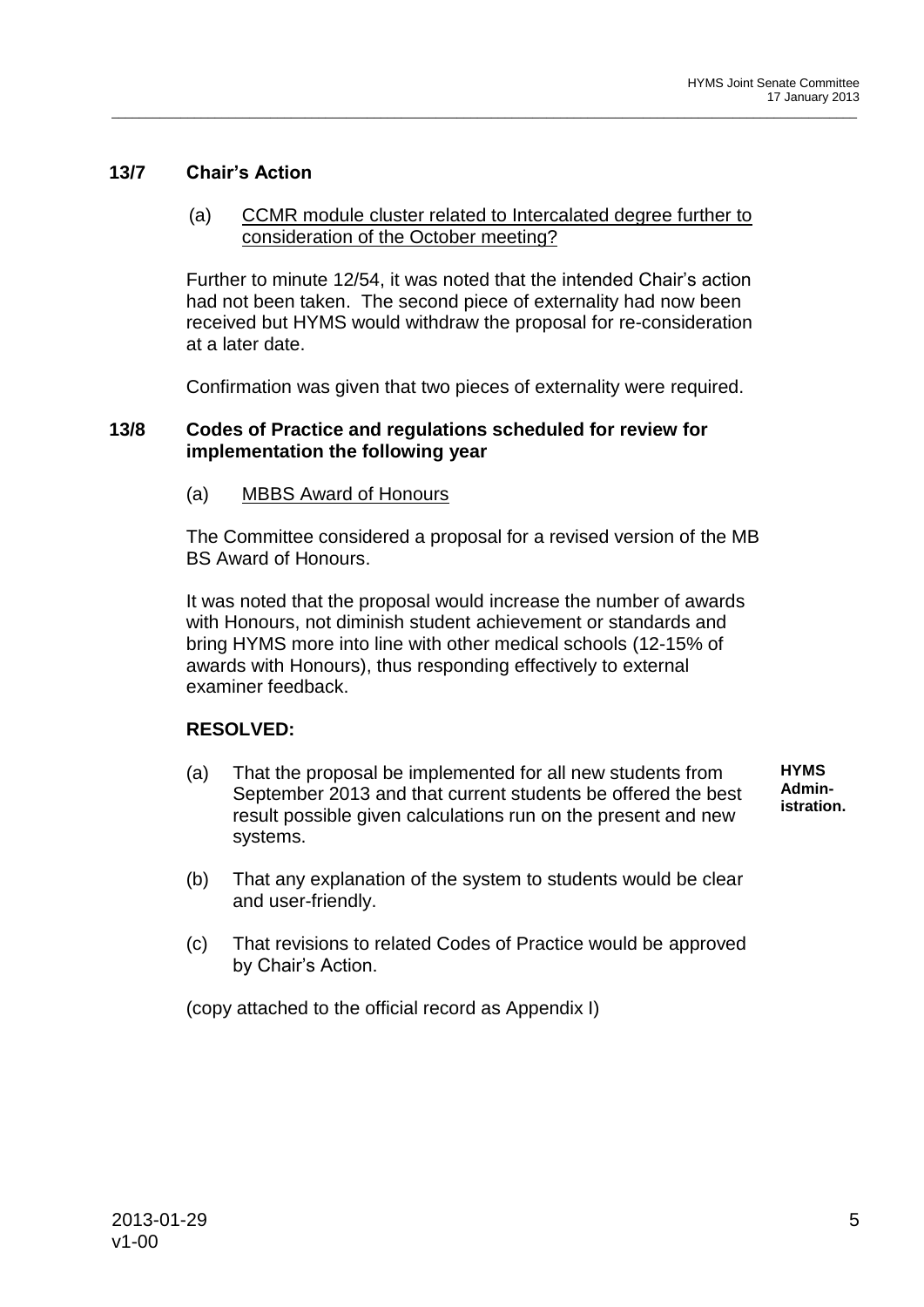# **13/9 Annual Report on Widening Participation**

The HYMS Widening Participation Report 2012 was received.

The range of events to encourage participation in medical schools of socio-economic groups 3, 4 and 5 was noted. It was reported that HYMS compared favourably with other medical schools for the inclusion of these groups.

\_\_\_\_\_\_\_\_\_\_\_\_\_\_\_\_\_\_\_\_\_\_\_\_\_\_\_\_\_\_\_\_\_\_\_\_\_\_\_\_\_\_\_\_\_\_\_\_\_\_\_\_\_\_\_\_\_\_\_\_\_\_\_\_\_\_\_\_\_\_\_\_\_\_\_\_\_\_\_\_\_\_\_\_\_\_\_\_\_\_\_\_\_\_\_\_\_\_\_\_\_\_\_\_\_\_\_\_

# **13/10 Report from the Dean of HYMS**

The Dean's report was received.

It was noted that the report contained a reported suggestion from the Governance Review that the Committee consider issues of Research Governance and that a HYMS Research Committee could report to this Committee.

#### **RESOLVED:**

That the Committee would consider any proposal brought forward by the Dean.

#### **13/11 Report on matters referred from Board of Studies**

No matters were referred.

#### **13/12 NSS Data and Action Plan**

The HYMS response to the NSS 2012 was received.

The extensive discussions involved in the draft were noted. The document was credited with reflecting the main challenges, actions and responses.

It was noted that Charles Sanders was investigating methods by which consistency of student experience could be safeguarded across multiple organisations and the large geographical spread of HYMS' catchment area. One element of response was the aim to increase uptake of the Postgraduate Certificate in Medical Education.

The use of a central e-repository to stabilise the variation of student experience was noted.

The report's authors were thanked.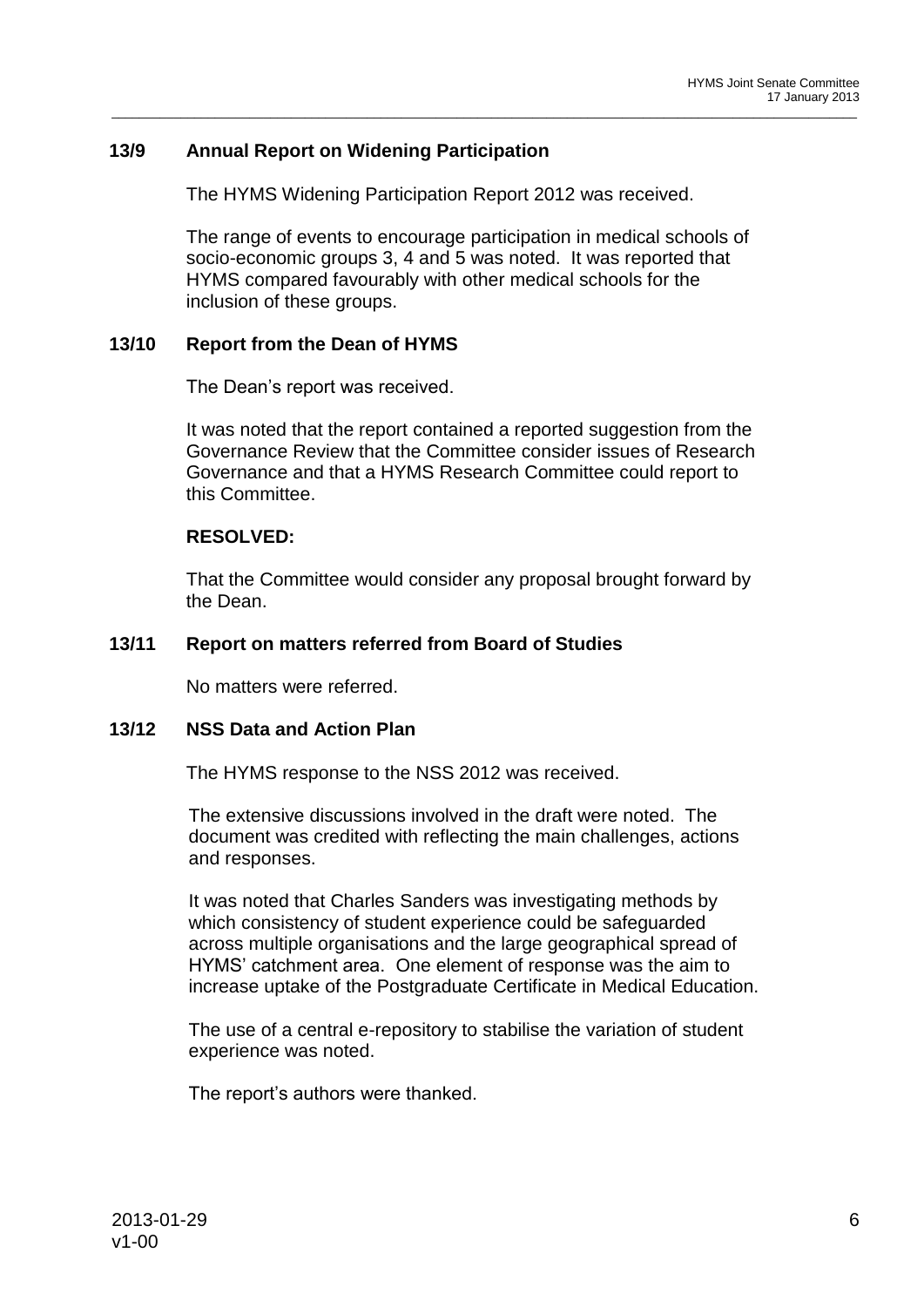# **13/13 Annual Programme Review Report and external examiner reports**

## (a) Annual Programme Review

The Annual Programme Review was received.

The wish to increase engagement with students via teaching and learning and via their representatives to build student satisfaction was noted.

\_\_\_\_\_\_\_\_\_\_\_\_\_\_\_\_\_\_\_\_\_\_\_\_\_\_\_\_\_\_\_\_\_\_\_\_\_\_\_\_\_\_\_\_\_\_\_\_\_\_\_\_\_\_\_\_\_\_\_\_\_\_\_\_\_\_\_\_\_\_\_\_\_\_\_\_\_\_\_\_\_\_\_\_\_\_\_\_\_\_\_\_\_\_\_\_\_\_\_\_\_\_\_\_\_\_\_\_

The report's author's were thanked.

#### (b) External Examiner Reports

The Overview of themes and issues in HYMS External Examiners' reports for academic year 2011-12 was received.

It was noted that external examiners had been satisfied with responses to their comments on issues, including consistency of marking, assessment criteria and the design of examination questions.

It was confirmed that curriculum review included consideration of the option adopted by other medical schools to offer an end of Year 3 exit point with an award of BSc Medical Science.

The report's authors were thanked.

# **13/14 Update and Action Plan on the PTES**

It was noted that the number of respondents was low, limiting the statistical significance of responses.

Nonetheless, the responses to areas of apparently low student satisfaction were noted as an indication of intention to improve these elements of the student experience.

The report's authors were thanked.

# **13/15 Summary of the GMC Medical School Annual Return**

The 2012 Medical School Annual Return (MSAR) was received.

It was noted that the survey measured compliance with GMC requirements and medical school's own interpretation of that compliance. It was also noted that plans and responses had been instigated to show full compliance with associated timelines.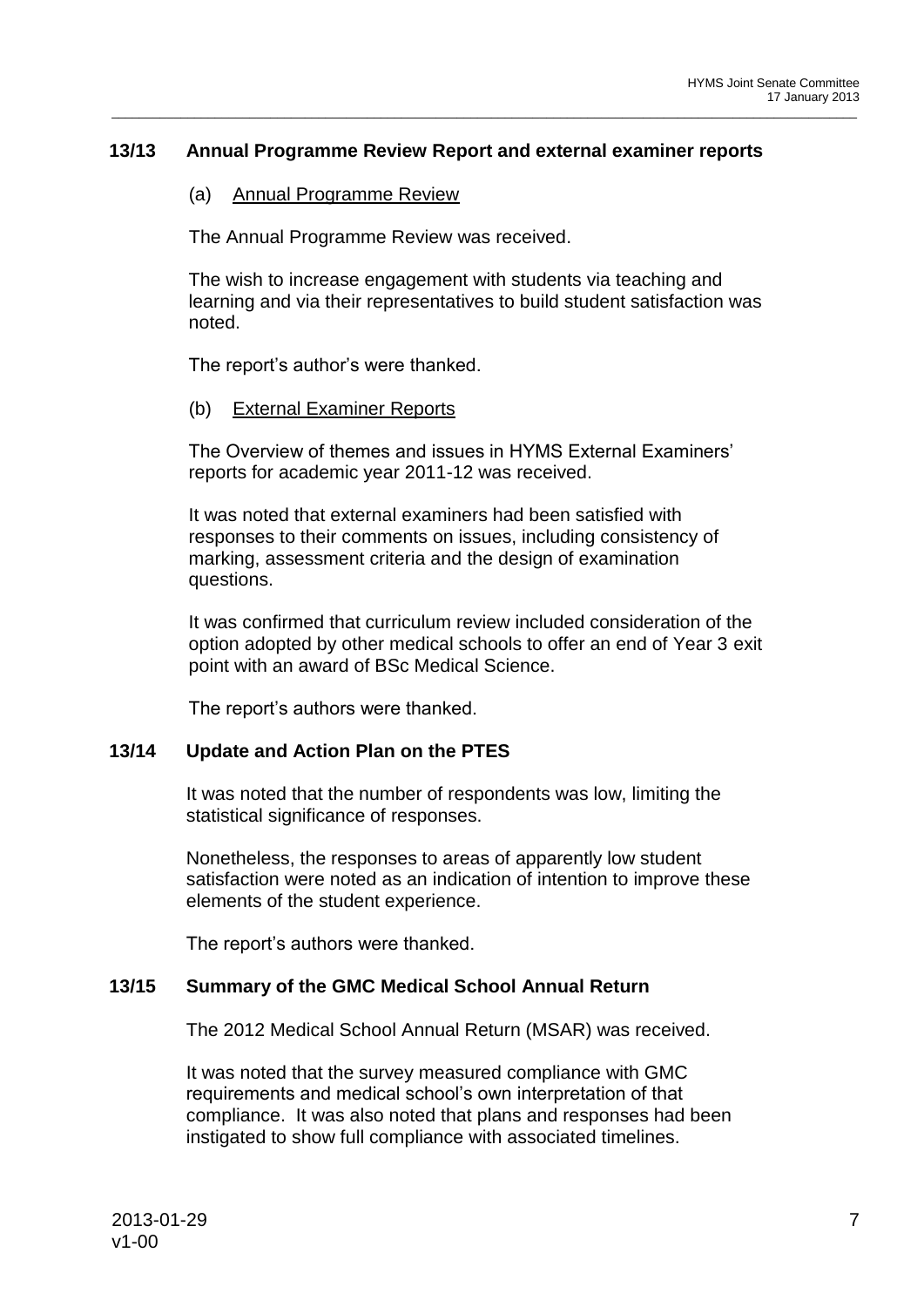The report's authors were thanked and the Committee welcomed any forthcoming feedback from the GMC.

\_\_\_\_\_\_\_\_\_\_\_\_\_\_\_\_\_\_\_\_\_\_\_\_\_\_\_\_\_\_\_\_\_\_\_\_\_\_\_\_\_\_\_\_\_\_\_\_\_\_\_\_\_\_\_\_\_\_\_\_\_\_\_\_\_\_\_\_\_\_\_\_\_\_\_\_\_\_\_\_\_\_\_\_\_\_\_\_\_\_\_\_\_\_\_\_\_\_\_\_\_\_\_\_\_\_\_\_

# **13/16 Student Matters**

No student matters were received.

# **13/17 Any Other Unreserved Business**

(a) HYMS Programme Evaluation and Quality Committee

A proposal for a HYMS Programme Evaluation and Quality Committee was received.

# **RESOLVED:**

- (i) That Terms of Reference 1, 2 and 3 be merged.
- (ii) The quoracy figure be raised to six members.

The proposal be approved subject to these changes and corresponding changes to Codes of Practice be taken under Chair's Action with a one-week window within which the Committee could advise.

# **13/18 Date of Next Meeting**

Thursday 3 May 2012, 10.00 am, Hull: First Floor, Loxley Building; York: Main Meeting Room